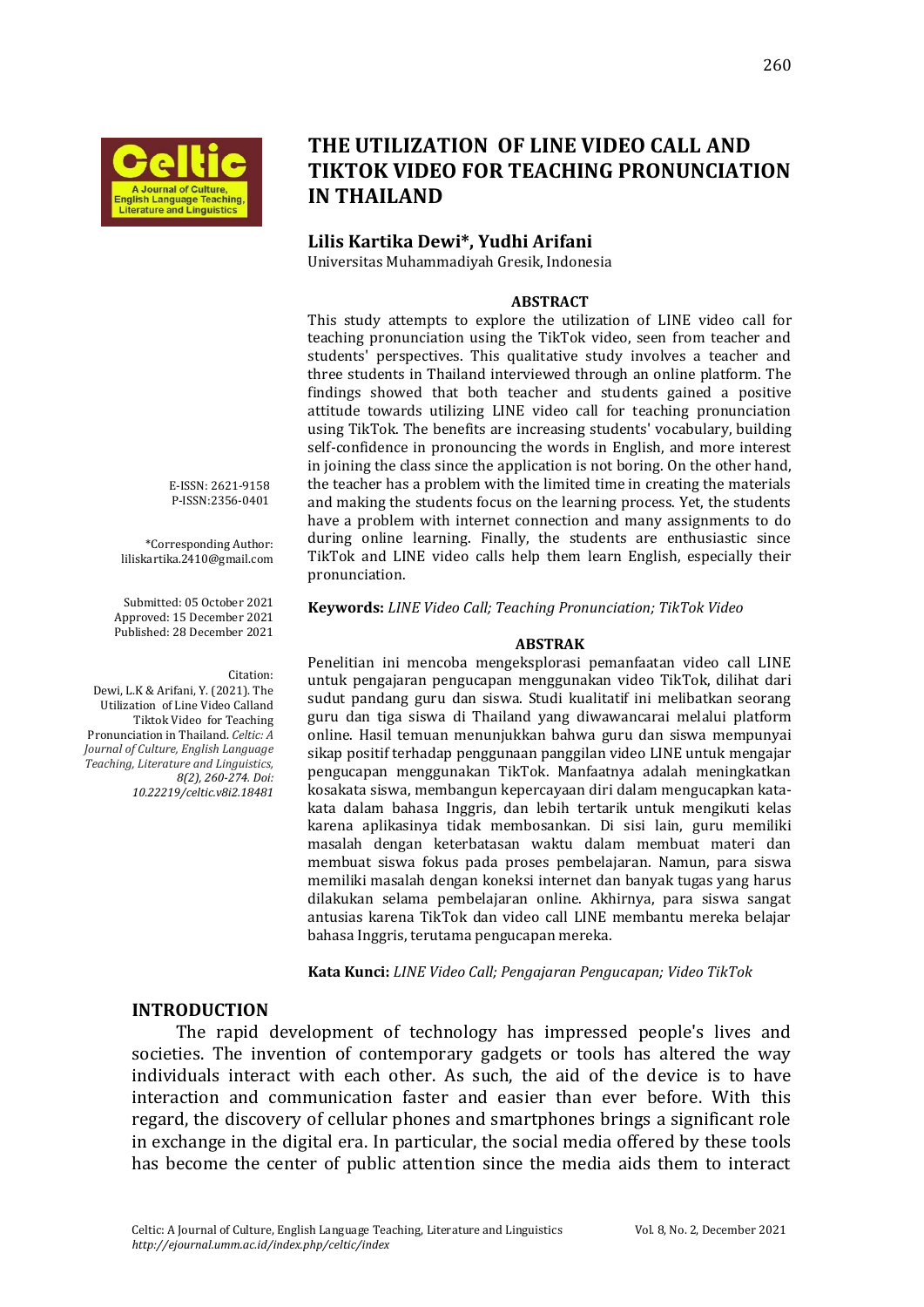handily. The effortlessness and flexibility provided by these tools have assured people to utilize gadgets in other fields such as legal, medical, marketing, and even education (Raja & Nagasubramani, 2018). Amidst the pandemic era, social media is frequently used by many people around the world. However, it discovered that the teachers still find difficulties while conducting an online class since it needs to make an effective materials, indeed it takes a much time (Hirschel & Humphreys, 2021). In fact, in educational contexts, teachers and students also need to equip with the utilization of social media. It is in line with the previous study done by Budianto & Arifani (2021) that students and teachers have burden with the highvolume of online tasks. Also, the teacher face a problem in managing an online class (Dennis, 2021; Gufron & Rosli, 2021).

At the time the study was conducted, we were still living amidst a worldwide pandemic. During April-May 2020, COVID-19 was assigned as a pandemic due to its widespread throughout Thailand and the world. As the influence of the pandemic era, it revolutionized all aspects of the world involving the education aspect. This condition obliged both lecturers and students to master digital technology. Bagata et al. (2020) explained that covid-19 encourages lecturers and students to learn technology to employ in the teaching and learning process. He further stated that online learning technology has a significant role in the success of the teaching and learning process. Meanwhile, it suggests that a lecturer must master online technology to accomplish the classroom atmosphere, distribute lecture materials, and advance student enthusiasm in virtual classes. Simultaneously, students must control the online platform to acquire the material in virtual courses as they did before in real classrooms. Kanoksilapatham (2021) reported that the students agreed that online learning was somehow helpful, and they were not under pressure to study online.

Nowadays, the utilization of social networking applications such as TikTok has taken an essential role in language learning. It supports the previous studies done by Al Fadda (2020), Sherine et al. (2020), and Nurani and Widiati (2021) who stated that popular social media applications such as Instagram, WhatsApp, TikTok and Weblog make students are interested in learning English. They showed a positive attitude towards the utilization of these applications. TikTok has earned the second-highest rank internationally for app downloads on Google Play and Apple store in 2019, reported to Sensor Tower Blog (2020) as cited in Ipan et al. (2020). Therefore, the proliferation of apps like LINE and TikTok encourage teachers to use them in their classrooms. LINE and TikTok are very global forms of application where the use and features offered by these tools are fascinating. The form of teaching pronunciation using the LINE and TikTok applications is considered very suitable for Thai English as Foreign Language (EFL) students. In addition, this application is effortless to use. The system is constantly updated so that some teachers can use LINE and TikTok as suitable learning media to grow and increase the motivation of EFL learners to learn pronunciation.

Pronunciation is crucial to speaking, and appropriate pronunciation can lead to confidence when it employs appropriate grammar, while wrong pronunciation causes ridicule and awkwardness (Akter, 2007). Pronunciation is the process of producing a sound arrangement that does not interfere with communication for both the speaker and the listener (Paulston & Burder, 1976). Yates (2002, as cited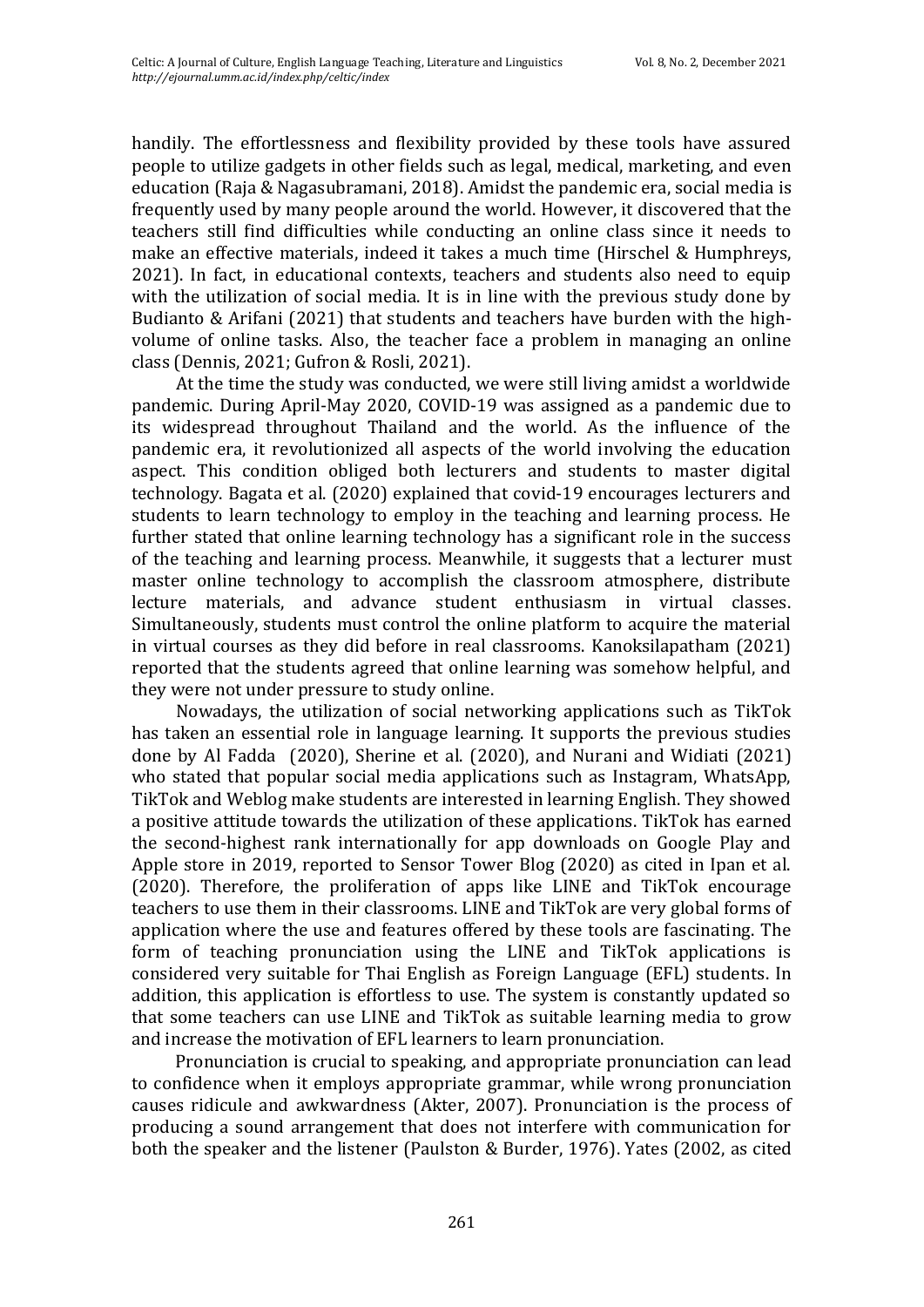in Gilakjani (2016), pronunciation is a sound production process that plays a role in making a word's meaning. Thus, pronunciation is the process of producing the sound of English words. As students learn pronunciation, they adapt to the new pronunciation of a word made in the first language. The purpose of pronunciation instruction is not to inquire the students to pronounce the same as a native speaker. Instead, comprehensible pronunciation should be the fundamental goal of spoken communication. If students want to change the way English words are pronounced, they must change how they think about how the words sound. It is factual both for individual sounds and for more significant parts of speech such as stress patterns, rhythm, and syllables. Regrettably, pronunciation instructions are sometimes neglected in teaching English (Gilakjani, 2016). In this recent study, the researcher defines the pronunciation term, explains the purpose of English pronunciation, outlines the significance, and mentions some perceptions for teaching English pronunciation using LINE video call.

In addition, EFL students with proper pronunciation usually expand other skills more quickly than those with incorrect articulation. Before the COVID-19 pandemic, Thai teachers used to teach pronunciation to students directly by repetition and imitation drills. It employs a traditional approach since it had not used social media before the pandemic era. However, when the COVID-19 pandemic happened, teachers began to be creative in delivering teaching materials and pronunciation practices to their students. In such a case, the EFL teachers must find out a new way to indicate, practice, and give feedback on English pronunciation which is essentially suitable for the students to learn English pronunciation effectively.

A number of research have also demonstrated the potential use of mobile applications in aiding students to build on their language skills, seen from teachers' and students' perspectives. The first previous study done by Jumariati & Febriyanti (2020) revealed that the use of LINE as a medium for learning English affects students' writing skills significantly. Students' writing scores in grammar, content, and order of sentences have increased their scores. It also showed that feedback given by teachers through LINE could affect students' motivation to improve writing practice. Another previous study was conducted by Zaitun et al. (2021), which indicated that the TikTok application helps students improve their speaking skills through storytelling about the place, object, and person. Meanwhile, a recent study by Xiuwen & Razali (2021) found that the utilization of TikTok can improve students' English communication competence and enhance their attentiveness to use English.

The new policies and growing push for ICT in Thai education has resulted in greater application of computer-assisted language learning (CALL) and mobileassisted language learning (MALL) in the Thai education context (Boonmoh et al., 2021). Computer-assisted language learning (CALL) is shortly well-defined by Levy (1997 as cited in Boonmoh et al., 2021) as "the exploration and study of computer applications in language teaching and learning". CALL covers an extensive variety of ICT applications and approaches to foreign language teaching and learning, from traditional teaching approaches to more recent manifestations, such as virtual learning environments and web-based distance learning (Schmid, 2009 as cited in Boonmoh et al., 2021). In the era of twenty-first century, mobile devices are also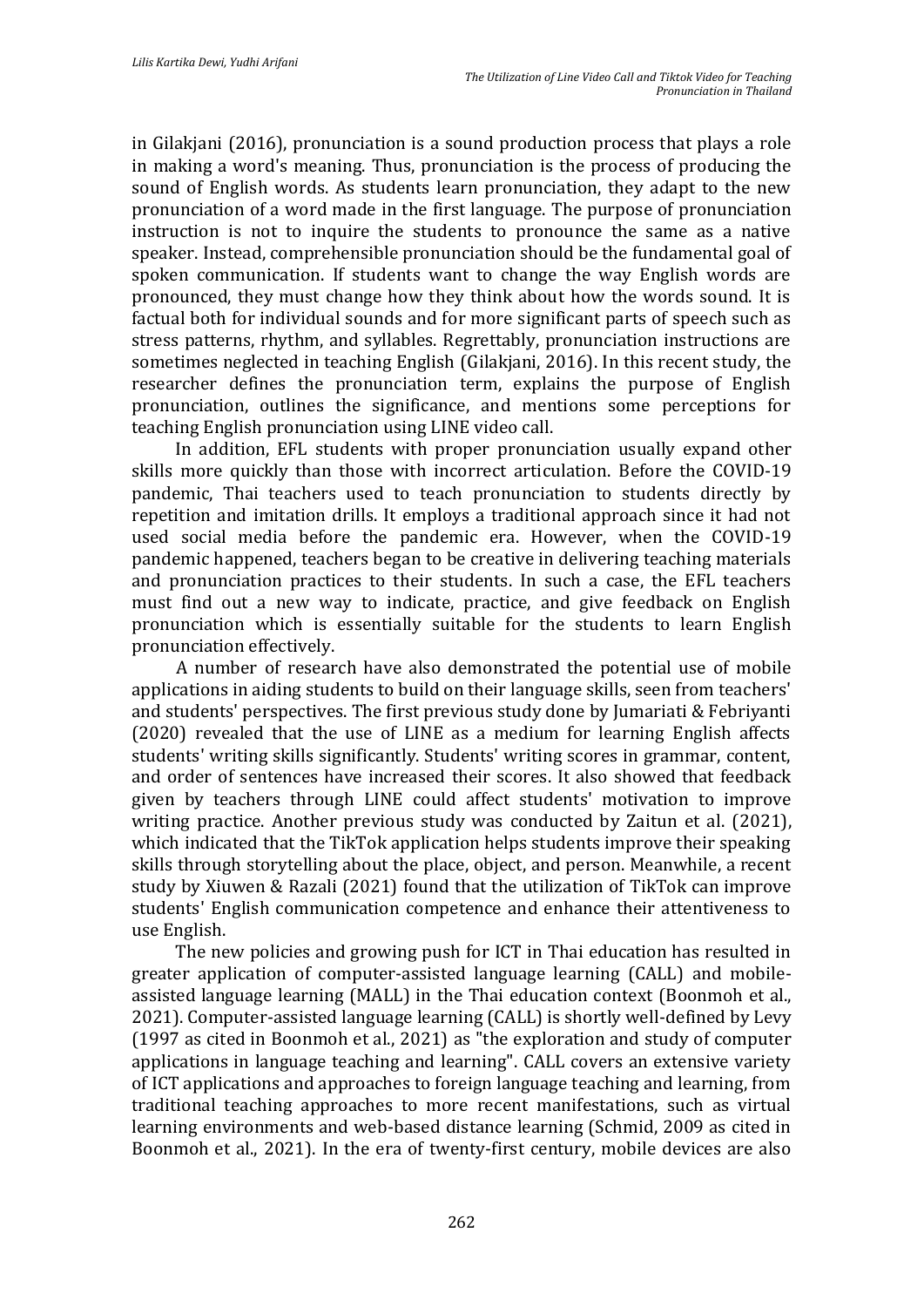employed for language learning. Mobile assisted language learning (MALL) is language learning that is boosted through the use of mobile digital devices. MALL is different from CALL in the use of portable devices and personal that allow new ways of learning; it focuses on the continuity or spontaneity of access and interaction across different contexts of use (Kukulska-Hulme & Shield, 2008). Thus, nowadays it could not be separated to the use of digital applications and social media as the media for teaching.

A number of published studies show that the use of social media can aid the students to improve the English language skills of English learners. Al Arif (2019) examined the students perception of the use of social media. It revealed that EFL students show a positive attitude towards using social media in learning English which can help enhance their motivation and readiness to speak and master English. Further, Xu (2019) stated that it is easy and funny to use it to increase their motivation to study English. Unless they perceive more benefits while implementing the LINE video call for teaching pronunciation using the TikTok video, they also got some problems while joining the online class (Dennis, 2021). For the technical difficulties, they have an internet connection problem, so that they cannot join the class and get the materials clearly (Efriana 2021, as cited in Ardiyansah 2021; Johnson et al., 2016). Therefore, English language learners showed their positive attitudes towards the utilization of TikTok in their learning process (Haerazi et al., 2020; Yunus et al., 2019).

A similar study related to the teacher perception of the use of technology in the classroom was done by Boonmoh et al. (2021). It discovered that the teacher gained positive attitude towards the use of technology such as Kahoot since it is more appealing and it is engaging for students. Previous research also displayed that most EFL students have confidence that social media integrated with short videos can help increase their mastery of English communication competence through self-study mode with current topics distributed by English educators (Al-Yaari, 2013; Otchie & Pedaste, 2020; Xiong & Zhou, 2018). Al- Yaari (2013) and Zaitun et al. (2021) revealed that utilizing LINE video call through TikTok video could build the students' confidence in their speaking ability. Also, the students gain several benefits, such as they are less shy and more confident. Besides, they can study everywhere and anytime using a mobile device to learn (Gufron & Rosli, 2021). However, A study by Lee & Yin (2021) reported that the Chinese secondary teacher had the difficulty to make the students focus in online learning and engage with the technology. Thus, she proposed that it should find another way to control the students in online classes. Sometimes, a few students forgot about their assignments while others did not join the class with LINE due to some problems such as internet connection (Gufron & Rosli, 2021; Johnson et al., 2016).

Social media is a medium with a broader scope and has many labels such as the Facebook platform, TikTok, LINE, Instagram, and others that function as a social component and public communication. In this study, TikTok and LINE are used as pronunciation teaching media. TikTok and LINE are very popular and enthusiastically welcomed in Asian countries such as Cambodia, Japan, Indonesia, Malaysia, Thailand, and Vietnam. Popularity has exploded massively in these countries, compared to Instagram and other apps that take a long time to get many followers.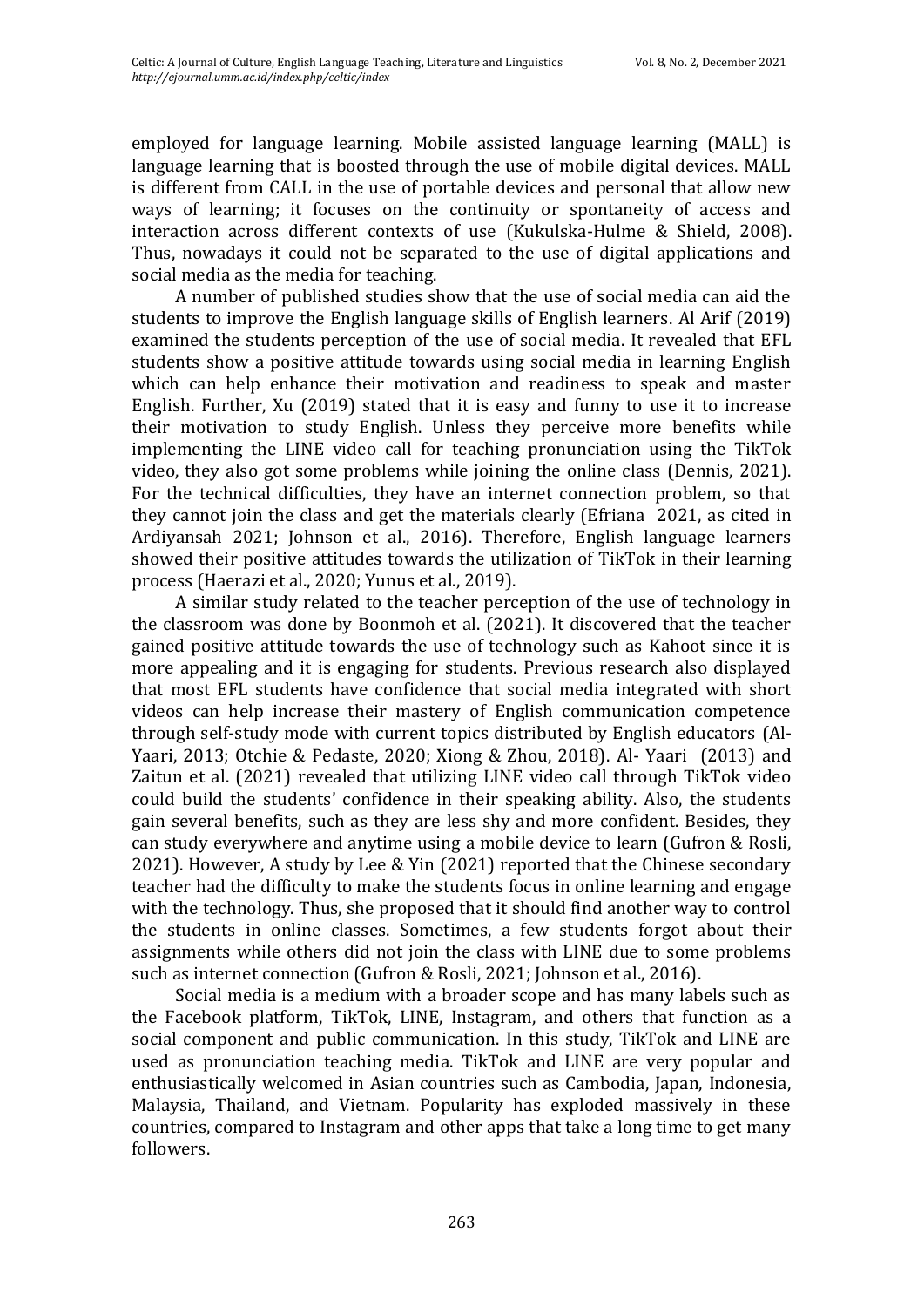Based on previous studies, there are still few studies related to the perceptions of teaching pronunciation through LINE video call using TikTok. To mention one of them is a study by Pratiwi et al. (2021). This study revealed that the students that the participants showed their positive attitude towards the TikTok application as a video aid whereas learning through the TikTok application could be used as learning strategy to assist and enhance speaking skills and literacy. In this case, the participants delivered a want to apply the TikTok application so that they can watch and comprehend all the content concerning to basic English skills. It is believed that the use of TikTok video is appealing and interesting to be applied in today's era, especially for teaching pronunciation. Pronunciation is significant to be taught since it affects the way students pronounce the words. Yates (2002, as cited in Gilakjani, 2016), pronunciation is a sound production process that plays a role in making a word's meaning. Thus, pronunciation is seen as more than right production of person words or sounds. It must be seen as a significant part of communication that is unified into classroom doings (Gilakjani, 2016).

With this regard, many teachers employ social media as the media in teaching pronunciation, particularly in Thailand context. Thus, the students and teacher perception are essentially to be revealed in order to discover the practice of pronunciation in the class. Therefore, this study attempts to fill the lacuna by revealing the utilization of LINE video call for teaching pronunciation using TikTok video, seen from teachers' and students perceptions. The concern of this study is to expose the teacher's perception of the role of the LINE video call application as a medium of communication between teachers and students learning pronunciation using the TikTok application. Also, it makes the triangulation with the student's perception of the use of LINE video call for teaching pronunciation using TikTok video. Therefore, this current study addresses the following research questions: (1) What are the teacher's insights and experiences toward utilizing LINE video call for teaching pronunciation using TikTok video? (2) How do the students perceive the utilization of line video calls for teaching pronunciation using the TikTok video?

#### **METHOD**

The research design used in this recent study is a qualitative approach in which the study was done based on descriptive data. Creswell & Creswell (2018) stated qualitative inquiry denotes inductive and exploratory. It exposes and comprehends the meaning of individuals or groups in which the researcher analyzes the aim of the data as the final written report for the study.

This study was conducted at the Ban Huaiduanoi School in Thailand or Elementary School in Thailand. The consideration of selecting the Ban Huaiduanoi School in Thailand is because there is collaborative research between Thailand and one of the Universities in Indonesia in which the author was assigned to that school. The subject of this study was an English teacher and a student of each grade from grades 1, 2, and 3. Thus, the total number of students as research subjects amounted to 3 students. An English teacher was chosen as she employed a popular application named TikTok to teach pronunciation. Meanwhile, Students were selected based on the recommendation of the teacher. It also considers that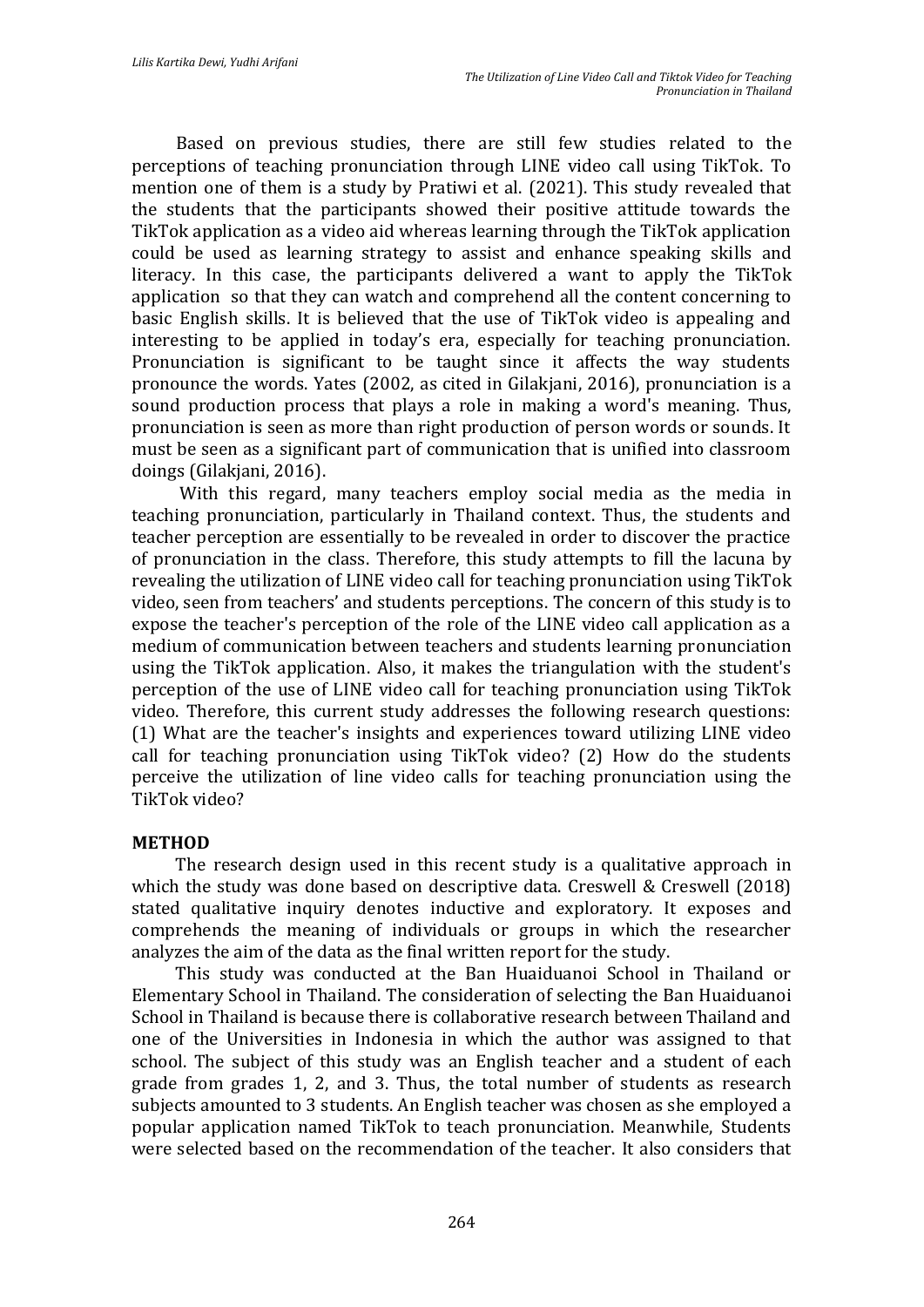the students are interested in using TikTok application for many things including for learning activity. Each English class meeting for grades 1, 2, and 3 was held a virtual meeting using LINE video calls in one class together. The school in Ban Huaiduanoi is not big in capacity due to the school position in remote area, so that the students in grades 1, 2, and 3 have a class with the same topics, materials, and teachers. Thai teachers provide English materials such as writing, speaking, pronunciation and others through TikTok videos and continue with face-to-face meetings virtual using the LINE application. For Thai students who are EFL learners, learning English is hard to understand.

To complete the data in qualitative research, thus semi-structured interviews were conducted. It collects data related to people's opinions, feelings, and beliefs in a particular situation in their words. It is also utilized to aid in comprehending individuals' experiences and the meaning they created towards the issue (Ary et al., 2018). The first semi-structured interview is conducted to reveal teacher perception and their experiences while implementing the LINE video call for teaching pronunciation using the TikTok video. It also investigates the affordances and obstacles from its utilization. To triangulate the results, the second semistructured interview exposes students' perceptions and experiences during the LINE video call implementation using TikTok.

The interview proceeds for about 25-30 minutes for the teacher and the students. All interviews were recorded to make the data collection process more effective and to prevent distractions in writing notes during the interview process. It used English while interviewing and conducted the interview was done through a LINE video call. Then, the data were transcribed and examined to be explained inductively. Finally, it reflects on phrases, sentences or words generated by the participants in the relevant data, relates them to the research question, summarizes the important understanding from them, and concludes from the results and discussion.

## **FINDINGS**

## **Teacher's Insights and Experiences toward Utilizing LINE Video Call for Teaching Pronunciation Using Tiktok Video**

It addressed several questions related to teachers' perceptions and experiences while implementing the LINE video call for teaching pronunciation using the TikTok video. The responses are divided into their experiences, their benefits, and their constraints. First, the teacher was asked about her reasons for utilizing LINE video call for teaching pronunciation using the TikTok video. She stated that the use of LINE and TikTok is due to the pandemic era, which forced her to have an online class. In addition, one way to motivate the students is by using social media, which is very popular in Thailand; two of them are LINE and TikTok. Thus, the interview answers are revealed as follows:

*Due to the pandemic, face-to-face schools are closed, so I can only teach through LINE and TikTok because it's easy for everyone. Moreover, LINE and TikTok are very popular in Thailand.* 

Further, when asked about the steps to teach the students, the teacher said that there are four steps: opening, practicing together, practicing with friends, and presenting the vocabulary/pronunciation with the teacher (individually). Therefore, this interview statement from the teacher could be seen as follows: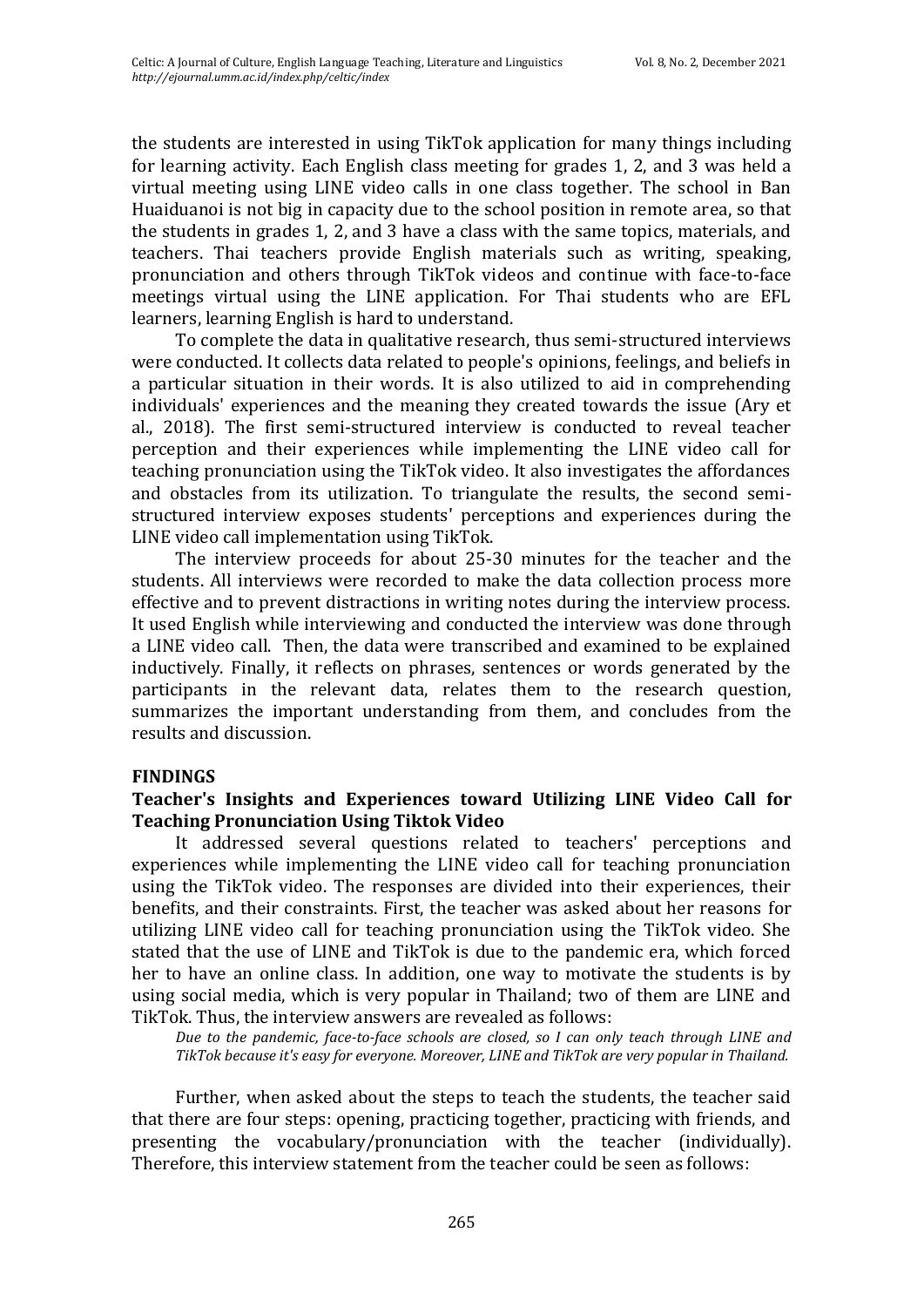*I have 4 step to teach my students: (1) Opening: Tell them about the topic, present vocabulary, conversations, (2) Practice Together: I ask students to repeat the word after me, (3) Practice with Friends: Ask students to practice the pronunciation with his friend, (4) Present the vocabulary/pronunciation with the teacher (individually).*

While implementing those steps, the teacher was also asked about the benefits of implementing LINE video call for pronunciation using the TikTok video. She proposed several benefits of implementing LINE video call by using the TikTok video. As reported by the teacher that the implementation of LINE video call by using TikTok video could enhance speaking skills and build self-confidence. Before using social media, the students are shy to speak up, yet using LINE video call by using TikTok video can trigger them to speak more. The evidence of the teacher's statement is revealed as follows:

*I use CLT (Communicate Language Teaching) because English must to be speak out more than everything, must to be practice with other people, so students not shy. And for the technical benefit maybe usually I only use LINE and TikTok as communication apps with people and entertainment videos only. However, after using these 2 applications to learn the pronouns of my students, I was able to know other benefits of using this application. So it is more able to take advantage of existing technology in accordance with its era.* 

*When I teach it at school, students feel embarrassed only some want to follow my instructions, they are embarrassed by other friends. But when they learn to use TikTok and LINE, they become more confident and not ashamed of their friends.*

Apart from the benefits, the teacher also indicated several challenges while teaching the students via LINE and TikTok. In this case, the teacher needs extra time to remind the students about their assignments. Sometimes, a few students forgot about their duties while others did not join the class with LINE due to some problems. Another challenge is to make the students focus on the learning process. For example, some of them may enjoy their toys, drinks, and food. Thus, the teacher has difficulty in controlling the online class. The proof of the interview's results can be seen below:

*Remind students many times to collect worksheets and practice pronunciation videos. Because if they are not reminded, they will forget, then sometimes there are students who do not join the class with LINE, so I have to go to their house one by one and ask what the problem that prevents them from taking online classes. Only some students are willing to listen and follow my pronunciation and instructions, others enjoy learning with toys, drinks and food.*

When asked about preparing the materials, the teacher faces challenges while designing the materials and creating the activity. The teacher takes a much time to edit the video and to make the video attractively. The teacher's statement is provided as follows:

*Yes, because have to prepare and create the activity, create the topic and it takes time to edit the video to deliver it attractively. But it's not a problem, because that's the only way for students to continue to study while the school is still closed.*

Even though the teacher faced many challenges, she was excited because the students are more confident and could improve their pronunciation. It is proved through the score before using LINE, and TikTok is 5.9, while after joining the class through LINE and using Tiktok, the score increases to 8.07. Surprisingly, it is shocking to know that the students enjoy the course and improve their pronunciation skills. The evidence of the interview's results is presented below: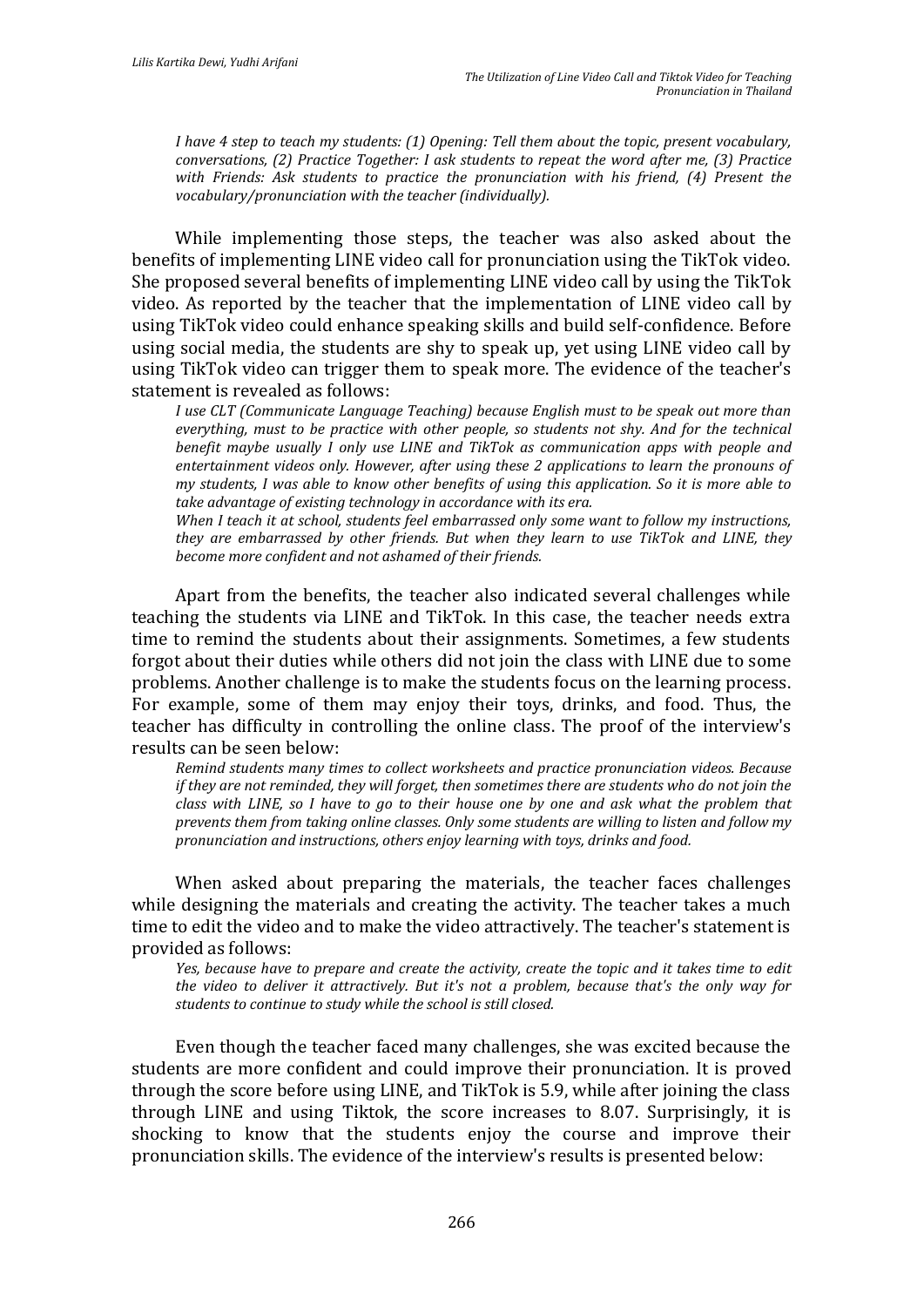*Yes of course, when they study in class directly, they feel ashamed that not all children want to speak with me. However, after learning pronunciation using TikTok and meeting me on a LINE video call, they were less shy and more confident. All students can and want to practice pronunciation. [Additional Information: pre-student average is 5.9 and Post is 8.07.]*

From the interview results displayed above, it could be drawn that the teacher uses LINE video call and TikTok since those applications are easy to be applied in the online class. It can help her to motivate the students to learn English, especially their pronunciation. The benefits of implementing LINE video call for teaching pronunciation using TikTok video are enhancing speaking skills and building self-confidence. However, the teacher encountered some problems, such as needing extra time to remind the students related to their assignment. It is not easy to make the students focus on the learning process. Moreover, it takes a lot of time to the materials and creates the activity because it needs to edit the video and make it more attractive. Even though the teacher faced many challenges, she was excited because the students are more confident and could improve their pronunciation. It is proved through the score before using LINE, and TikTok is 5.9, while after joining the class through LINE and using Tiktok, the score increases to 8.07. It is surprising to know that the students enjoy the class and improve their pronunciation skills.

## **Students' Perspective to the Utilization of Line Video Call for Teaching Pronunciation Using Tiktok Video**

It has been collected from teachers' insights and experiences toward utilizing LINE video call for teaching pronunciation using the TikTok video. Thus, it is essential to confirm the students' perceptions of using the LINE video call for teaching pronunciation using the TikTok video. It has been collected from the students' representations; three students are involved in this current study.

The first question is related to their perception of the use of LINE video call for teaching pronunciation using TikTok video whether it helps them or not. The students have a positive attitude toward utilizing LINE video call for teaching pronunciation using the TikTok video. They said that it is easy and funny to use it to increase their motivation to study English. Besides, it could help them to improve their English-speaking skills. They reported that they are more interested in joining the class since the application is not dull. Their statements are served below:

Student 1: *TikTok and Line Video can teach speaking and pronouns in an easy and fun way. So it really helps to increase my learning motivation.*

Student 2: *Learning English through TikTok and LINE video calls can improve my Englishspeaking skills.*

Student 3: *It's fun, it helps my speaking skills and makes me more interested in learning English with TikTok and LINE because it's not boring.*

The positive perceptions could be seen through the benefits they obtained while implementing the LINE video call for teaching pronunciation using the TikTok video. There are several benefits gained by the students, such as they are less shy and more confident. They can study everywhere and anytime. They could be able to practice vocabulary and conversation with friends. It is also fun because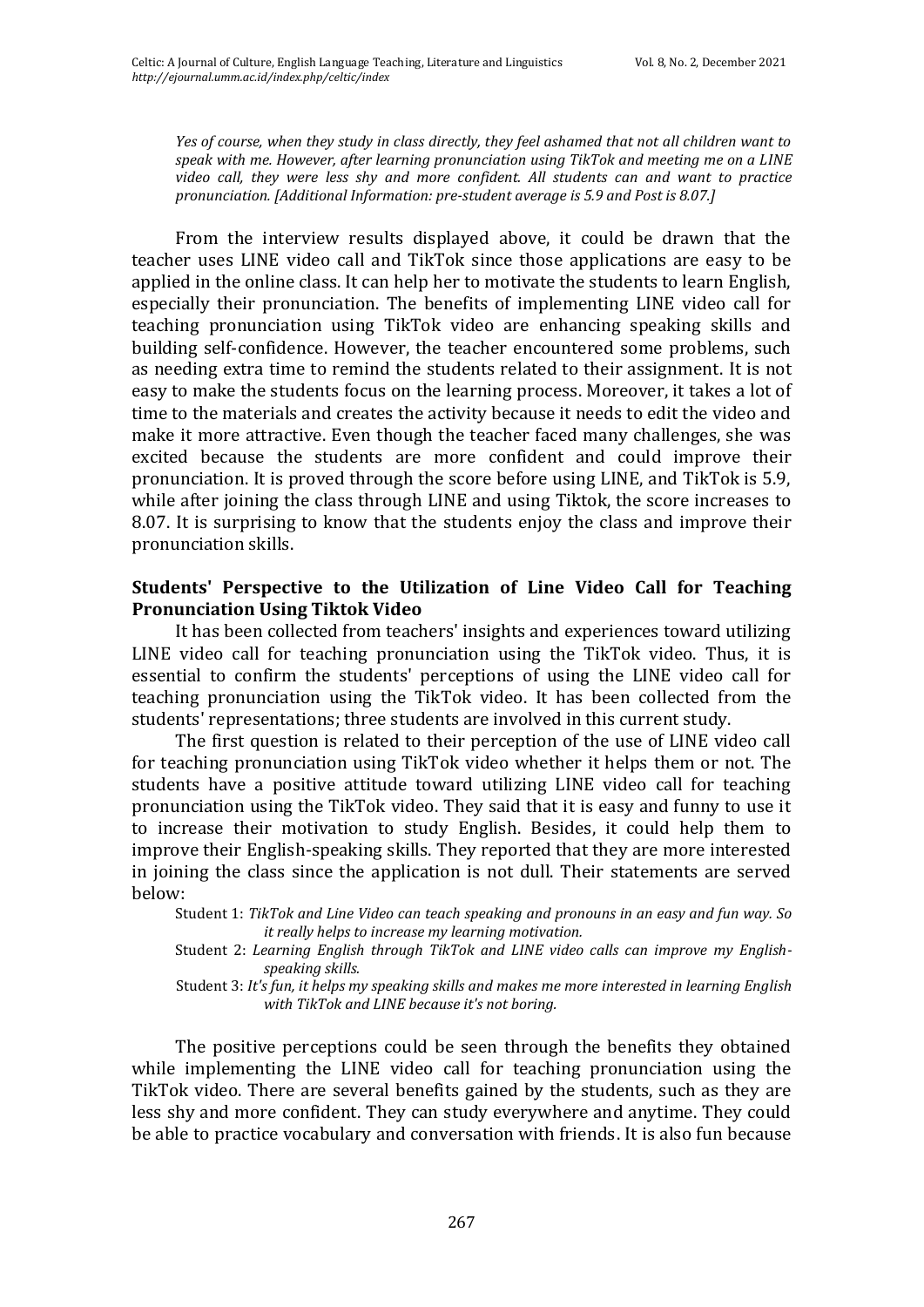it gives them the confidence to make practice videos that the teacher sends. The proof could be realized as follows:

- Student 1: *I can practice by sending videos to the teacher, so it makes me less shy and more confident. Be brave to practice communication and conversation with friends and family.*
- Student 2: *I can study anywhere and anytime. After watching the video, there is a desire to practice speaking with the family.*
- Student 3: *Being able to practice vocabulary and conversation with friends, it's also fun because it gives you the confidence to make practice videos that are sent to the teacher. Increase vocabulary and be able to know/practice the correct pronunciation of words.*

Unless they perceive more benefits while implementing LINE video call for teaching pronunciation using TikTok video, they also got some problems while joining the online class. It covers technical and academic difficulties. For the technical challenges, they have an internet connection problem, so that they cannot join the course and get the materials. Related to academic issues, they have much homework to do. Thus, they feel that creating the video through TikTok takes much time. The shreds of evidence of students' responses could be revealed as follows:

Student 1: *So a lot of homework from the teacher and takes a lot of time to do it. It takes a lot of time to record pronunciation practice assignments.*

- Student 2: *Internet connection and need special attention to understand the material. It must practice more often so that pronunciation and speaking are better so that there is more time to learn.*
- Student 3: *Unstable internet connection so that it interferes with concentration during learning. Can't meet face to face in school with teachers, so have to be independent to understand the material on TikTok and LINE. Because I prefer there is direct interaction at school with the teacher, if there are questions about material that are not clear, the teacher can immediately answer without any interference with my internet connection.*

Overall, the students are interested and very excited to join the course because TikTok and LINE video calls help them learn English, especially their pronunciation. They got insight and knowledge to increase their vocabulary through a short video. They also can make use of TikTok as part of their media of learning English. Besides, one of them reported that they could learn independently through LINE video calls because they have enthusiasm for learning by using TikTok. The responses from the students are listed below:

- Student 1: *This is my first-time learning English especially pronouns with TikTok and LINE video calls, and I'm very excited.*
- Student 2: *Very happy and excited because the teacher teaches a lot of English vocabulary and pronunciation.*
- Student 3: *It is fun and helps me to be able to learn English at home independently, in the video there are also interesting pictures and songs that can increase my enthusiasm for learning.*

From the students' interview results, it could be summarized that the students showed their positive perception toward utilizing LINE video call for teaching pronunciation using the TikTok video. They said that it is easy and funny to use it to increase their motivation to study English. Besides, it could help them to improve their English-speaking skills. They reported that they are more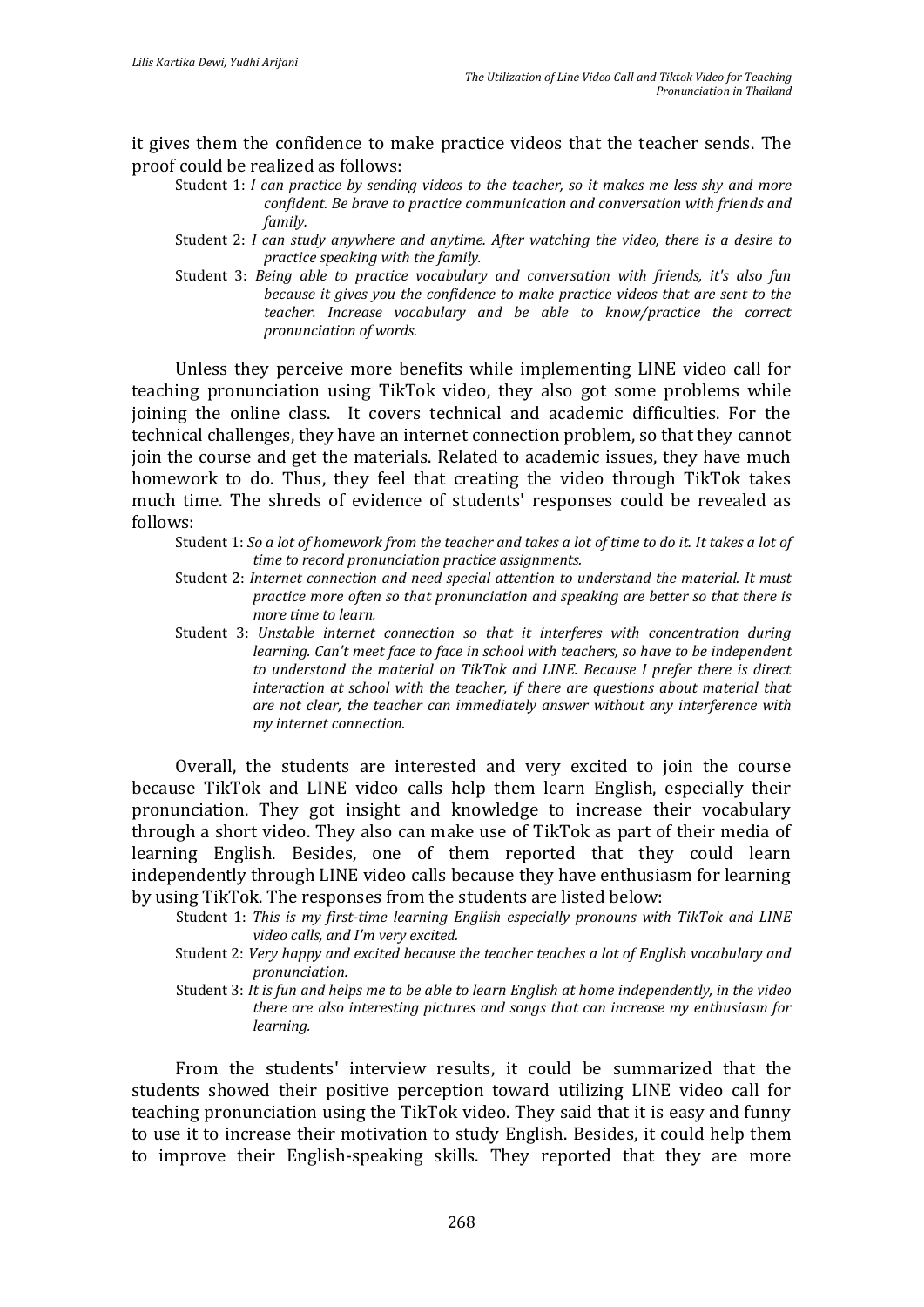interested in joining the class since the application is not dull. The students gain several benefits. They are less shy and more confident, they can study everywhere and anytime, and they could be able to practice vocabulary and conversation with friends.

Regarding the challenges, it covers the technical and academic problems. For the technical difficulties, they have an internet connection problem so that they cannot join the class and get the materials. Related to academic difficulties, they have much homework to do. Thus, they feel that creating the video through TikTok takes much time. Nevertheless, the students are interested and very excited to join the course because TikTok and LINE video calls help them learn English, especially their pronunciation.

## **DISCUSSION**

Referring to the findings based on research questions, this recent study distinguishes two exciting points: teacher's insights and experiences toward utilizing line video call for teaching pronunciation using TikTok video and how the students perceive the utilization of LINE video call for teaching pronunciation using TikTok video. It includes the affordances and the challenges of teachers and students while implementing the applications for learning pronunciation. From the teacher's perspective, the use of LINE and TikTok is due to its popularity, and it is easy to apply in this current situation (Xu, 2019). It is in line with the previous study done by Zaitun et al. (2021) that the TikTok application makes it easier for the students and teachers to obtain information. The students are excited to use TikTok since they can learn English in a modern way. Previous studies have also showed that a number of the EFL learners alleged that the application of social media combined with short videos could aid advance their English communication competence acquisition through self-regulated learning mode with the widespread topics shared by English teachers (Otchie & Pedaste, 2020; Xiong & Zhou, 2018).

In utilizing LINE video calls using TikTok, the teacher has several steps to follow, including opening, practicing together, practicing with friends, and presenting pronunciation with the teacher (individually). This step is in accordance the previous study done by Xiuwen & Razali (2021) who stated that teachers need to use at least three learning sessions to teach students how to use this popular online language learning tool and provide instructions on how to implement this teaching and learning plan. In addition, innovative teaching procedures are involved: introductions, watching authentic samples, and creating self-recorded videos. In this case, the first step is familiarization, where students are taught to get to know the TikTok language learning tool by watching some sample videos. The second step is to watch authentic samples. After grasping the basic skills of using TikTok tools and managing some samples, students must do their first task of making English recorded videos via TikTok. Assignments consist of creating a short 30 to 60-second video, in which students can choose one topic they are interested in expressing in English via the TikTok platform.

Based on the findings, the teacher gains many benefits from implementing LINE video call for teaching pronunciation using TikTok video while implementing those steps. As reported by the teacher that implementing LINE video call by using TikTok video could students' confidence in speaking skills (Al- Yaari, 2013; Zaitun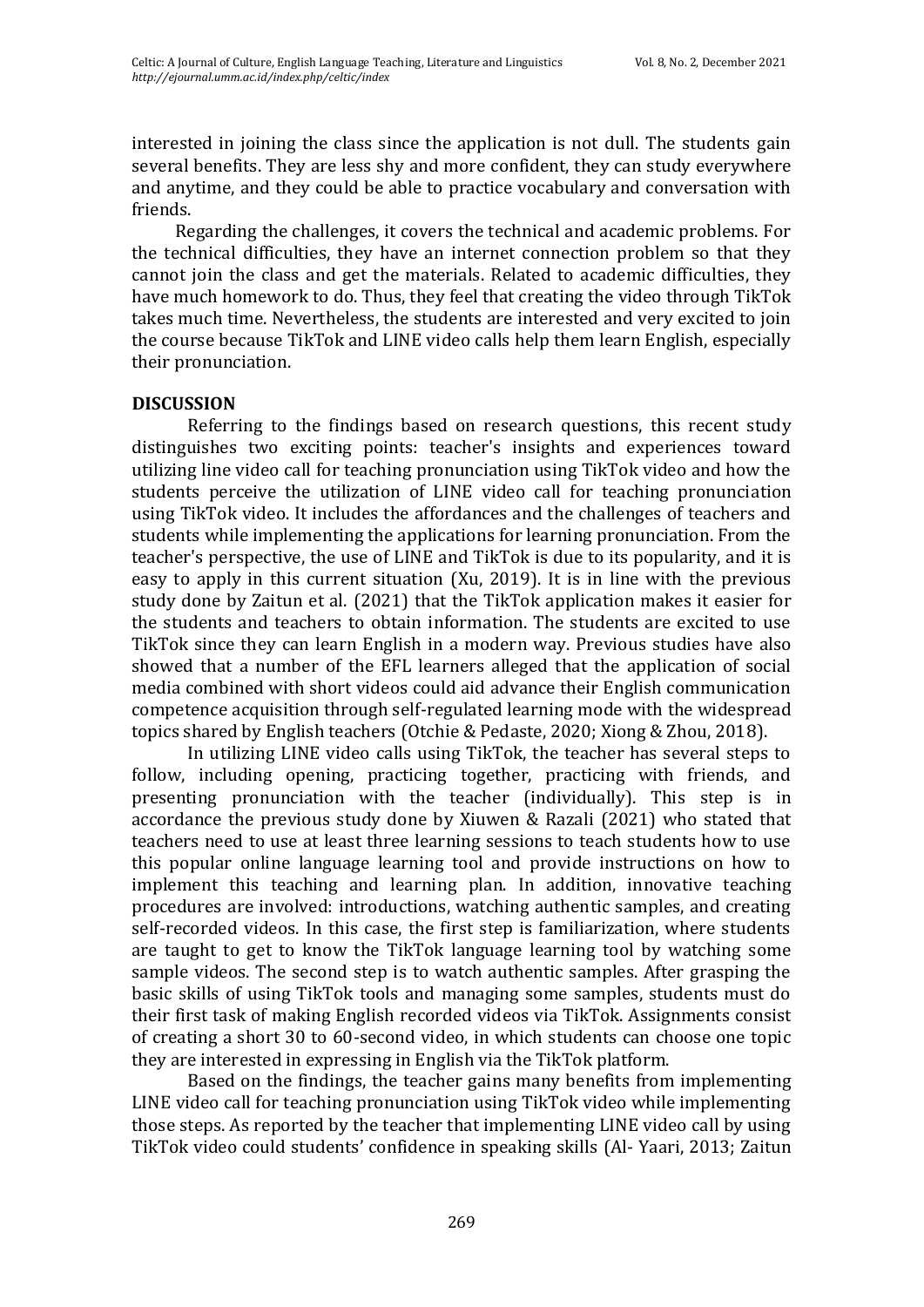et al., 2021). Apart from the benefits, the teacher also indicated several challenges while teaching the students via LINE and TikTok. In this case, the teacher is required to deal with the limited time to prepare the materials. This is in line with the study by Hirschel (2021) that the teachers face several challenges during online classes including the effort to produce an effective materials and it takes much time to do that. Besides, the teacher has difficulty controlling the online class (Dennis, 2021; Gufron & Rosli, 2021). This finding is in in line with the study by Lee & Yin (2021) who reported that the Chinese secondary teacher had the difficulty to make the students focus in online learning and engage with the technology. Thus, she proposed that it should find another way to control the students in online classes. Sometimes, a few students forgot about their assignments while others did not join the class with LINE due to some problems such as internet connection (Gufron & Rosli, 2021; Johnson et al., 2016). Another challenge is to make the students focus on the learning process. It correlates to the study done by Kanoksilapatham (2021) reported that the students agreed that online learning was somehow helpful, and they were not under pressure to study online. However, upon closer inspection, their responses to the item regarding "online lessons keep their attention and keep them focused" clearly showed that online learning does not look as if to be successful, with the lowest average score of only 2.85. This finding seems to corroborate previous findings that most participants do not access all lessons online. Even though the teacher faced many challenges, she was excited because the students were more confident and could improve their pronunciation. Surprisingly, it is surprising to know that the students are enjoying the class and can improve their pronunciation skills (Al Arif, 2019).

It has been discussed the teacher experiences of implementing LINE video calls using TikTok video. Thus it is essential to deliberate the student's perception of the use of TikTok video in their classroom. The students have a positive attitude toward utilizing LINE video call for teaching pronunciation using the TikTok video. They said that it is easy and funny to use it to increase their motivation to study English (Xu, 2019). Besides, it could help them to improve their English-speaking skills. They reported that they are more interested to join the class since the application is not boring. These findings are in harmony with the previous studies done by Al Fadda (2020), Sherine et al. (2020), and Nurani & Widiati (2021). They stated that popular social media applications such as Instagram, WhatsApp, and Weblog make students are interested in learning English. They showed a positive attitude towards the utilization of these applications.

The students gain several benefits, such as they are less shy and more confident (Al- Yaari, 2013). Besides, they can study everywhere and anytime using a mobile device to learn (Gufron & Rosli, 2021). In this case, they could practice vocabulary and conversation with friends, and it is also fun because it gives them the confidence to make practice videos that the teacher sends. Unless they perceive more benefits while implementing the LINE video call for teaching pronunciation using the TikTok video, they also got some problems while joining the online class (Dennis, 2021). It covers technical and academic issues. For the technical difficulties, they have an internet connection problem, so that they cannot join the class and get the materials clearly (Efriana 2021, as cited in Ardiyansah 2021;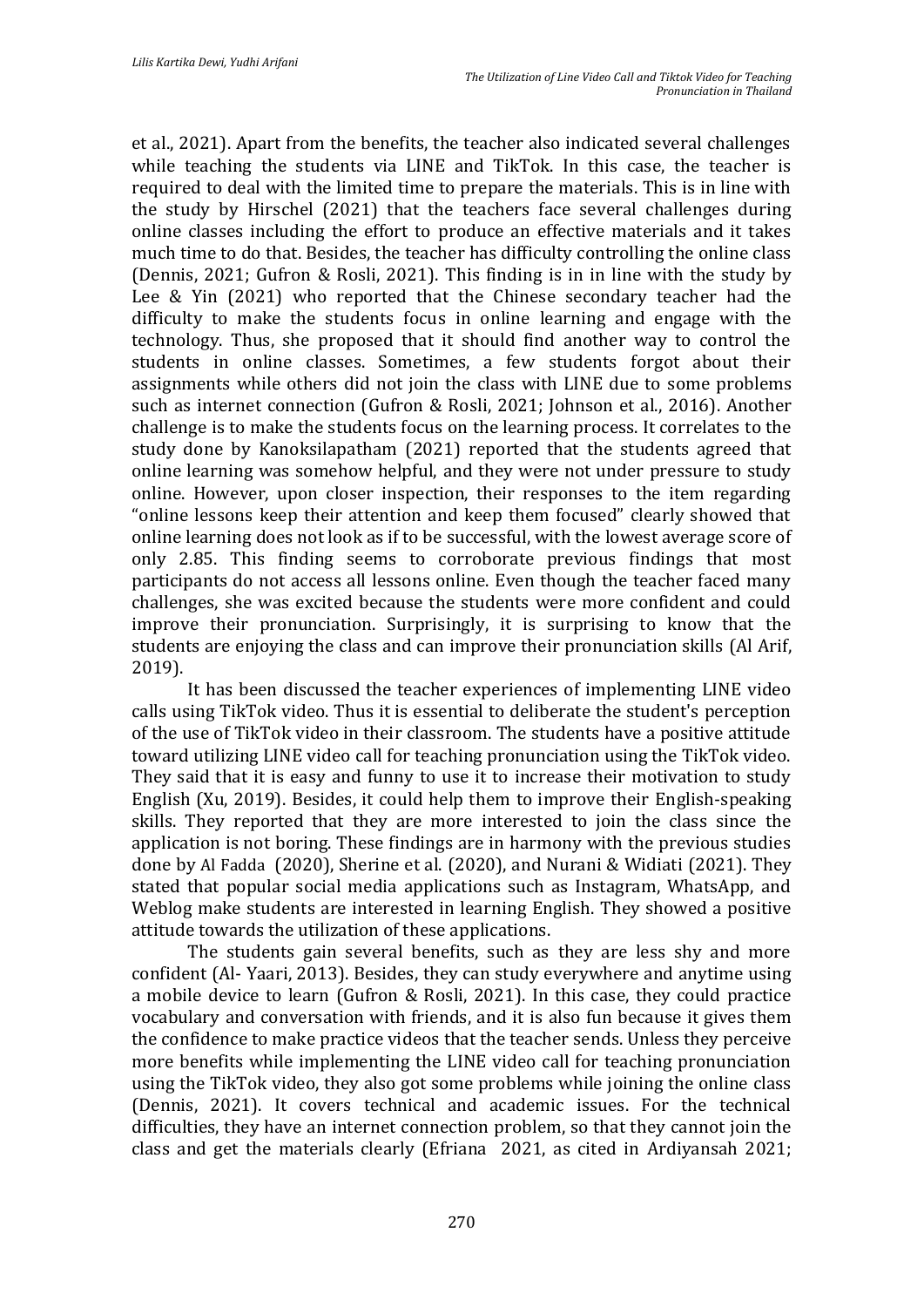Johnson et al., 2016). Related to academic difficulties, the students have many tasks to do in online classes. It is in line with the previous study done by Budianto & Arifani (2021) that students and teachers have burden with the high-volume of online tasks. Thus, they feel that creating the video through TikTok takes much time. The students are interested and very excited to join the course because TikTok and LINE video calls help them learn English, especially their pronunciation. They got insight and knowledge to increase their vocabulary through a short video (Zaitun et al., 2021). They also can make use of TikTok as part of their media of learning English. Therefore, it could be summarized that English language learners showed their positive attitudes towards the utilization of TikTok in their learning process (Haerazi et al., 2020; Yunus et al., 2019).

## **CONCLUSION**

From the explorations above, two points could be highlighted based on the research questions—the first point related to the teacher's perceptions of utilizing LINE video calls using TikTok video. From the teacher's perspective, the benefits of implementing LINE video call using TikTok video are increasing their vocabulary and building self-confidence in speaking English. Meanwhile, the problems are that the teacher has a lot of time to remind the students related to their assignment, it is difficult to make the students focus on the learning process. Moreover, it takes a lot of time to the materials and creates the activity because it needs to edit the video and make it more attractive. Nevertheless, even though the teacher faced many constraints, she was excited because the students were more confident and could improve their pronunciation. The second point is related to the student's perception; it is shown that they gain positive perception toward utilizing LINE video call for teaching pronunciation using TikTok video. For instance, they can increase their motivation and improve their pronunciation. They are more confident in speaking English. They are more interested in joining the class since the application is not boring, and they can study every time and everywhere. Regarding the challenges, they have an internet connection problem and have much homework to do, so they feel that creating the video through TikTok takes much time.

Nevertheless, the students are interested and very excited to join the course because TikTok and LINE video calls help them learn English, especially their pronunciation. Further study is highly recommended to explore other potential use of LINE video call using TikTok video in teaching other skills such as writing or speaking. It needs to include a more extensive subject of research to approve the possible use of this application as a forthcoming learning and teaching tool.

## **REFERENCES**

Akter, M. Z. (2007). Teaching pronunciation: Does it matter? *Modern English Teacher*, *16*(3), 38.

Al Arif, T. Z. (2019). The use of social media for English language learning: An exploratory study of EFL University students. *Metathesis: Journal of English Language, Literature, and Teaching*, *3*(2), 224–233. https://doi.org/10.31002/metathesis.v3i2.1921

Al Fadda, H. A. (2020). Determining how social media affects learning English: An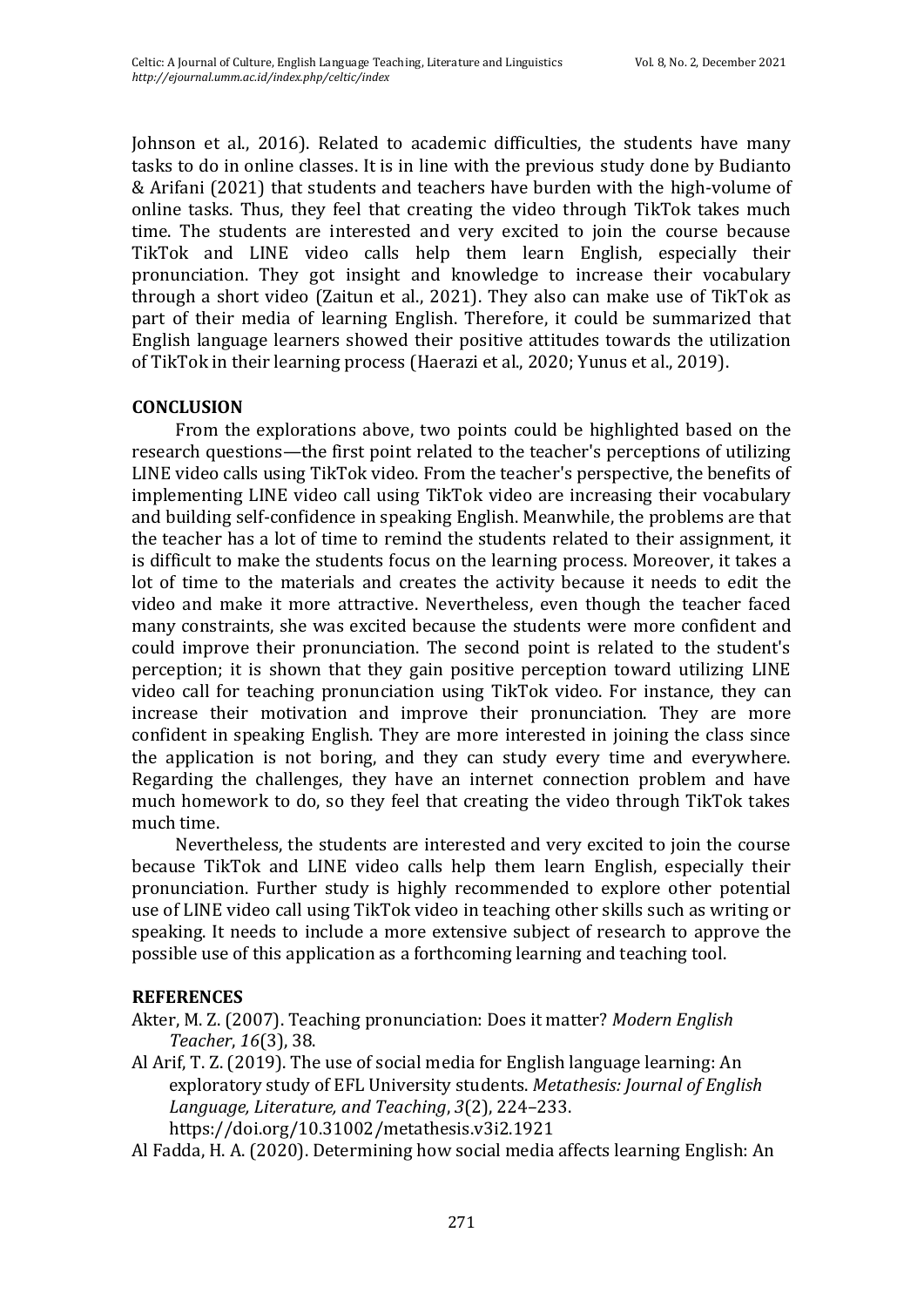investigation of mobile applications instagram and snap chat in TESOL classroom. *Arab World English Journal*, *11*(1), 3–11. https://doi.org/10.24093/awej/vol11no1.1

- Al- Yaari, A. S. (2013). Using Audio-visual aids and Computer-Assisted Language Instruction (CALL) to overcome learning difficulties of sound system in students of special needs. *Journal for the Study of English Linguistics*, *1*(2), 205. https://doi.org/10.5296/jsel.v1i2.4742
- Ardiyansah, T. Y. (2021). Pre-service teachers' perceived readiness in teaching online in international internship program. *Celtic: A Journal of Culture, English Language Teaching, Literature and Linguistics*, *8*(1), 90–102. https://doi.org/10.22219/celtic.v8i1.16456
- Ary, D., Jacobs, L. C., Irvine, C. K. S., & Walker, D. (2018). *Introduction to research in education*. Belmont, CA: Wadsworth.
- Bagata, D. T. (2020). EFL University Students' Perception on the Use of Online Learning Platform. *Jurnal Penelitian, Pendidikan, Dan Pembelajaran*, *15*(34), 1– 12.
- Boonmoh, A., Jumpakate, T., & Karpklon, S. (2021). Teachers' perceptions and experience in using technology for the classroom. *Call-Ej*, *22*(1), 1–24.
- Budianto, L., & Arifani, Y. (2021). Utilizing whatsapp-driven learning during covid-19 outbreak: EFL users' perceptions and practices. *Call-Ej*, *22*(1), 264–281.
- Creswell, J. W., & Creswell, J. D. (2018). *Research Design: Qualitative, Quantitative, and Mixed Methods Approaches* (Fifth). Los Angeles: SAGE.
- Dennis, N. K. (2021). Challenges of implementation digital learning and online collaboration to teach pronunciation during the COVID-19 pandemic in Thailand. *Advances in Social Science, Education and Humanities Research*, *520*(Tvet 2020), 370–374. https://doi.org/10.2991/assehr.k.210203.150
- Gilakjani, A. P. (2016). The significance of pronunciation in English language teaching. *English Language Teaching*, *5*(4), 96–107. https://doi.org/10.5539/elt.v5n4p96
- Gufron, & Rosli, R. M. (2021). Exploring faculty's experiences in teaching english online: A study at the university level in indonesia. *Computer Assisted Language Learning Electronic Journal (CALL-EJ)*, *22*(3), 126–145.
- Haerazi, Utama, I. M. P., & Hidayatullah, H. (2020). Mobile applications to improve english writing skills viewed from critical thinking ability for pre-service teachers. *International Journal of Interactive Mobile Technologies*, *14*(7), 58– 72. https://doi.org/10.3991/IJIM.V14I07.11900
- Hirschel, R., & Humphreys, G. (2021). Emergency Remote Teaching : Comparing asynchronous online activities with traditional classroom instruction. *Computer Assisted Language Learning Electronic Journal (CALL-EJ)*, *22*(3), 261–286.
- Ipan, D. A., Kulan, W., Igai, A., Christy, C., Blaise, B., Melor, &, & Yunus, M. (2020). Enhancing form 4 pupils' speaking skills via TikTok. *Changing Lives in Brilliant Ways*, *1*(November), 105–108.
- Johnson, A. M., Jacovina, M. E., Russell, D. G., & Soto, C. M. (2016). Challenges and solutions when using technologies in the classroom. *Adaptive Educational Technologies for Literacy Instruction*, 13–29. https://doi.org/10.4324/9781315647500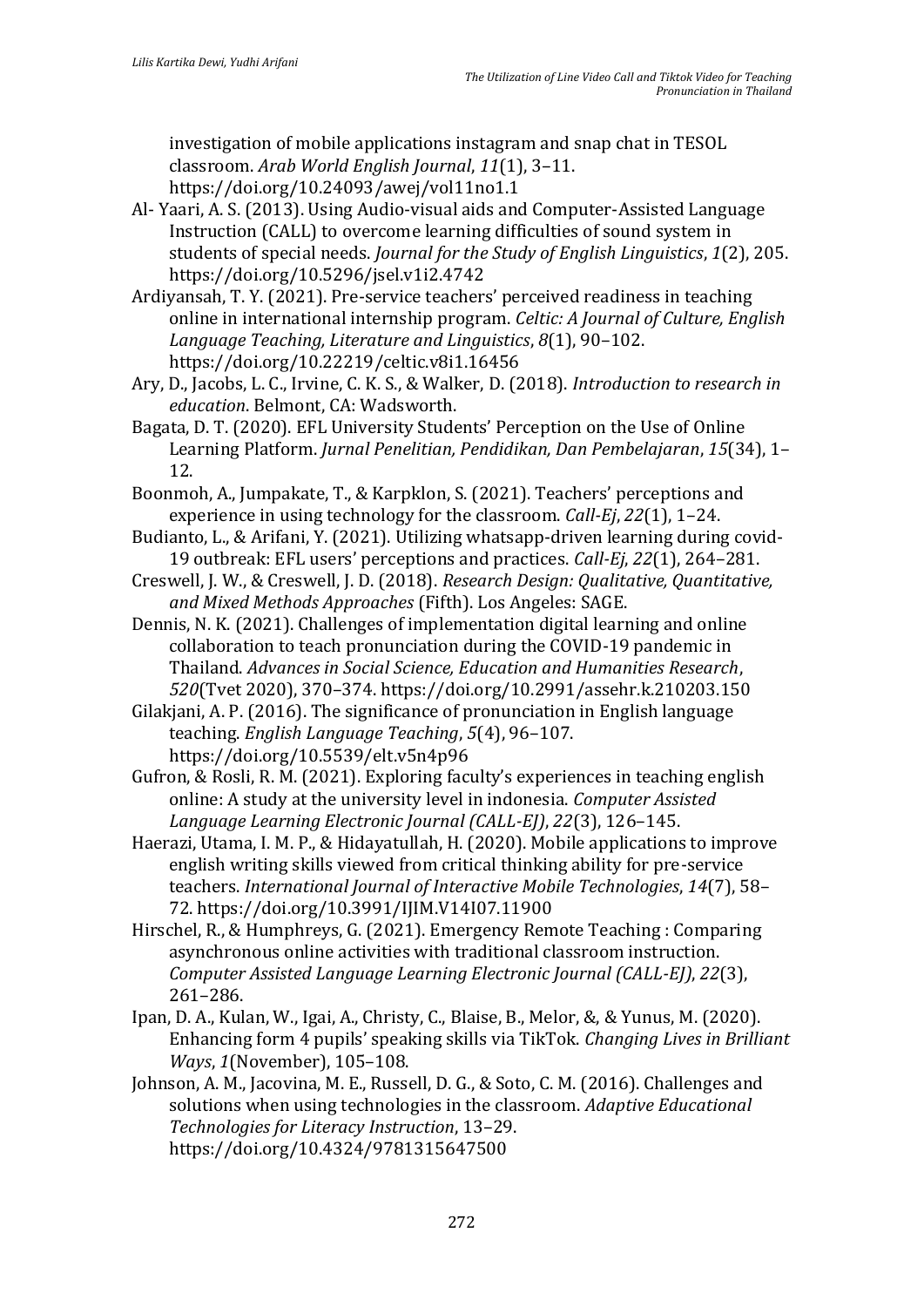Jumariati, J., & Febriyanti, E. R. (2020). LINE application: An alternative tool to develop writing abilities. *Journal on English as a Foreign Language*, *10*(1), 70– 86. https://doi.org/10.23971/jefl.v10i1.1566

Kanoksilapatham, B. (2021). OER as language online lessons to enhance Thai University Students' English language skills in the COVID-19 pandemic era. *3L: Language, Linguistics, Literature*, *27*(2), 130–143. https://doi.org/10.17576/3L-2021-2702-10

Kukulska-Hulme, A., & Shield, L. (2008). An overview of mobile assisted language learning: From content delivery to supported collaboration and interaction. *ReCALL*, *20*(3), 271–289. https://doi.org/10.1017/S0958344008000335

Lee, H., & Yin, J. (2021). "As a teacher, COVID-19 means…": Stories of how English teachers in Asia developed resilience during the pandemic. *The Journal of Asia TEFL*, *18*(3), 764–779.

Nurani, S. G., & Widiati, U. (2021). Students' perceptions about the online listening courses during the Covid-19 pandemic. *Celtic: A Journal of Culture, English Language Teaching, Literature and Linguistics*, *8*(1), 126–139.

Otchie, W. O., & Pedaste, M. (2020). Using social media for learning in high schools: A systematic literature review. *European Journal of Educational Research*, *9*(2), 889–903. https://doi.org/10.12973/eu-jer.9.2.889

Paulston, C. B., & Burder, M. N. (1976). *Teaching English as a second language: Techniques and procedures*. Cambridge: Winthrop Puplishers, Inc.

Pratiwi, A. E., Ufairah, N. N., & Sopiah, R. S. (2021). Utilizing TikTok application as media for learning English pronunciation. *Proceedings International Conference on Education of Suryakancana 2021*, *12*, 372–382.

Raja, R., & Nagasubramani, P. C. (2018). Impact of modern technology in education. *Journal of Applied and Advanced Research*, *3*, S33–S35. https://doi.org/10.21839/jaar.2018.v3is1.165

Sherine, A., Seshagiri, A. V. S., & Sastry, M. M. (2020). Impact of whatsapp interaction on improving L2 speaking skills. *International Journal of Emerging Technologies in Learning*, *15*(3), 250–259. https://doi.org/10.3991/ijet.v15i03.11534

Xiong, Y., & Zhou, Y. (2018). Understanding east Asian graduate students' sociocultural and psychological adjustment in a U.S. Midwestern university. *Journal of International Students*, *8*(2), 769–794. https://doi.org/10.5281/zenodo.1250379

Xiuwen, Z., & Razali, A. B. (2021). An overview of the utilization of TikTok to improve oral English communication competence among EFL undergraduate students. *Universal Journal of Educational Research*, *9*(7), 1439–1451. https://doi.org/10.13189/ujer.2021.090710

Xu, L. (2019). Research on the causes of the "Tik Tok" app becoming popular and the existing problems. *Journal of Advanced Management Science*, *7*(2), 59–63. https://doi.org/10.18178/joams.7.2.59-63

Yunus, M. M., Zakaria, S., & Suliman, A. (2019). The potential use of social media on Malaysian primary students to improve writing. *International Journal of Education and Practice*, *7*(4), 450–458.

https://doi.org/10.18488/journal.61.2019.74.450.458

Zaitun, Hadi, M. S., & Indriani, E. D. (2021). TikTok as a media to enhancing the